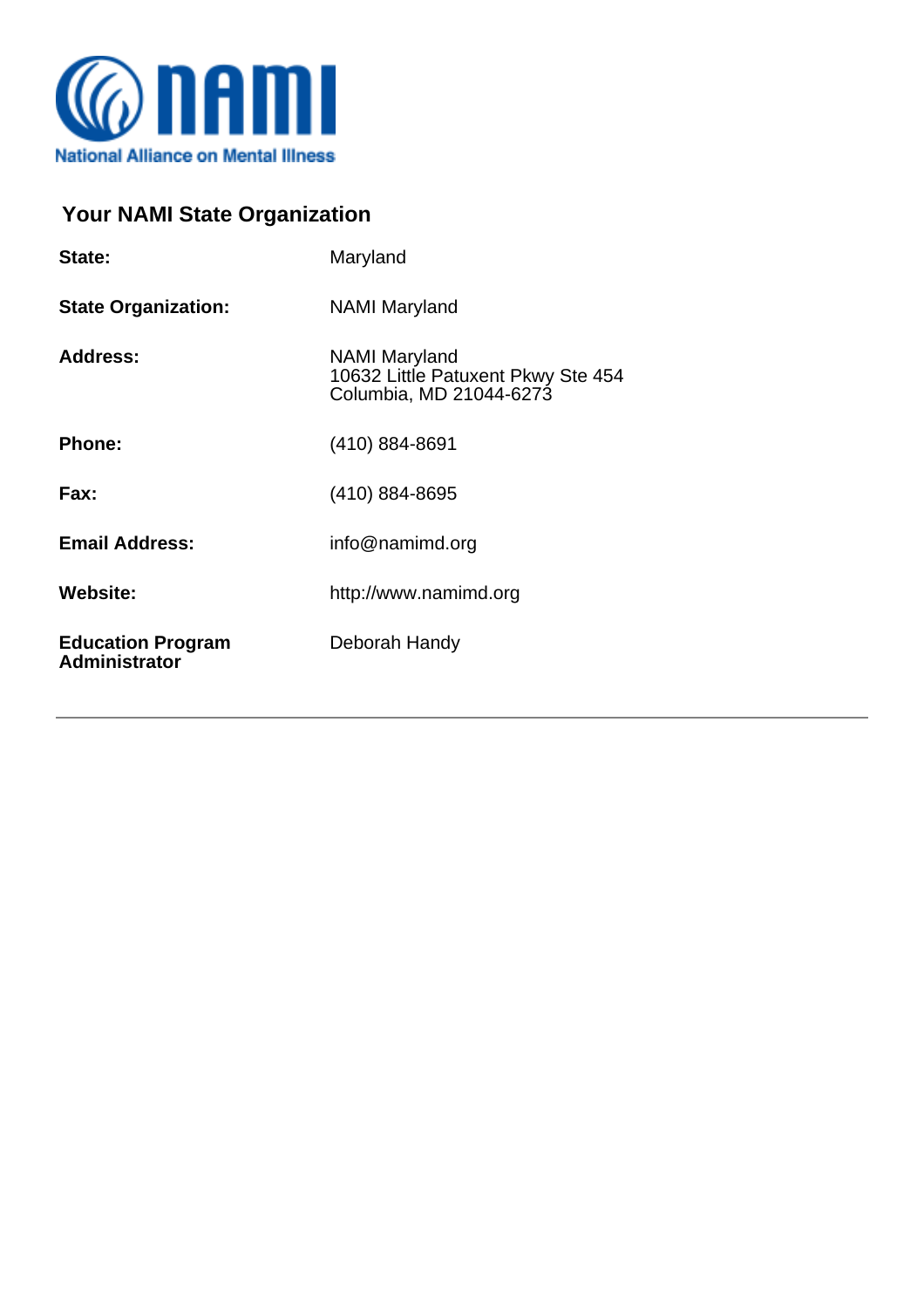| <b>Affiliate Name</b>                         | <b>Contact Info</b>   |                                                                                    |
|-----------------------------------------------|-----------------------|------------------------------------------------------------------------------------|
| <b>NAMI Anne Arundel County</b><br><b>Inc</b> | Address:              | <b>NAMI Anne Arundel County Inc.</b><br><b>PO Box 309</b><br>Arnold, MD 21012-0309 |
|                                               | Phone:                | (443) 569-3498                                                                     |
|                                               | Email Address:        | info@namiaac.org                                                                   |
|                                               | Website:              | http://www.namiaac.org                                                             |
|                                               | Serving:              | <b>Anne Arundel County</b>                                                         |
| <b>NAMI Carroll County (MD)</b>               | Address:              | <b>NAMI Carroll County (MD)</b><br><b>PO Box 1928</b><br>Westminster, MD 21158     |
|                                               | Phone:                | (410) 857-3650                                                                     |
|                                               | <b>Email Address:</b> | namicarrollcounty@gmail.com                                                        |
|                                               | Website:              | http://www.namiccmd.org                                                            |
|                                               | Serving:              | <b>Carroll County</b>                                                              |
| <b>NAMI Frederick County</b>                  | Address:              | <b>NAMI Frederick County</b><br>PO Box 3056<br>Frederick, MD 21705-3056            |
|                                               | Phone:                | (240) 379-6186                                                                     |
|                                               | <b>Email Address:</b> | info@namifcmd.org                                                                  |
|                                               | Website:              | http://www.namifrederick.org                                                       |
|                                               | Serving:              | <b>Frederick County</b>                                                            |
| <b>NAMI Harford County</b>                    | Email Address:        | scrimmins@namimd.org                                                               |
|                                               | Serving:              | <b>Harford County</b>                                                              |
| <b>NAMI Howard County</b>                     | Address:              | <b>NAMI Howard County</b><br>9650 Santiago Road, Suite 1<br>Columbia, MD 21045     |
|                                               | Phone:                | (410) 772-9300                                                                     |
|                                               | <b>Email Address:</b> | info.namihc@gmail.com                                                              |
|                                               | Website:              | http://www.namihowardcounty.org                                                    |
|                                               | Serving:              | <b>Howard County</b>                                                               |
| <b>NAMI Kent &amp; Queen Anne's</b><br>County | Address:              | NAMI Kent & Queen Anne's County<br><b>PO Box 966</b><br>Chestertown, MD 21620-0966 |
|                                               | Phone:                | $(443)$ 480-0565                                                                   |
|                                               | Email Address:        | namikentandqueenannes@gmail.com                                                    |
|                                               | Serving:              | Kent and Queen Anne's counties                                                     |
|                                               |                       |                                                                                    |